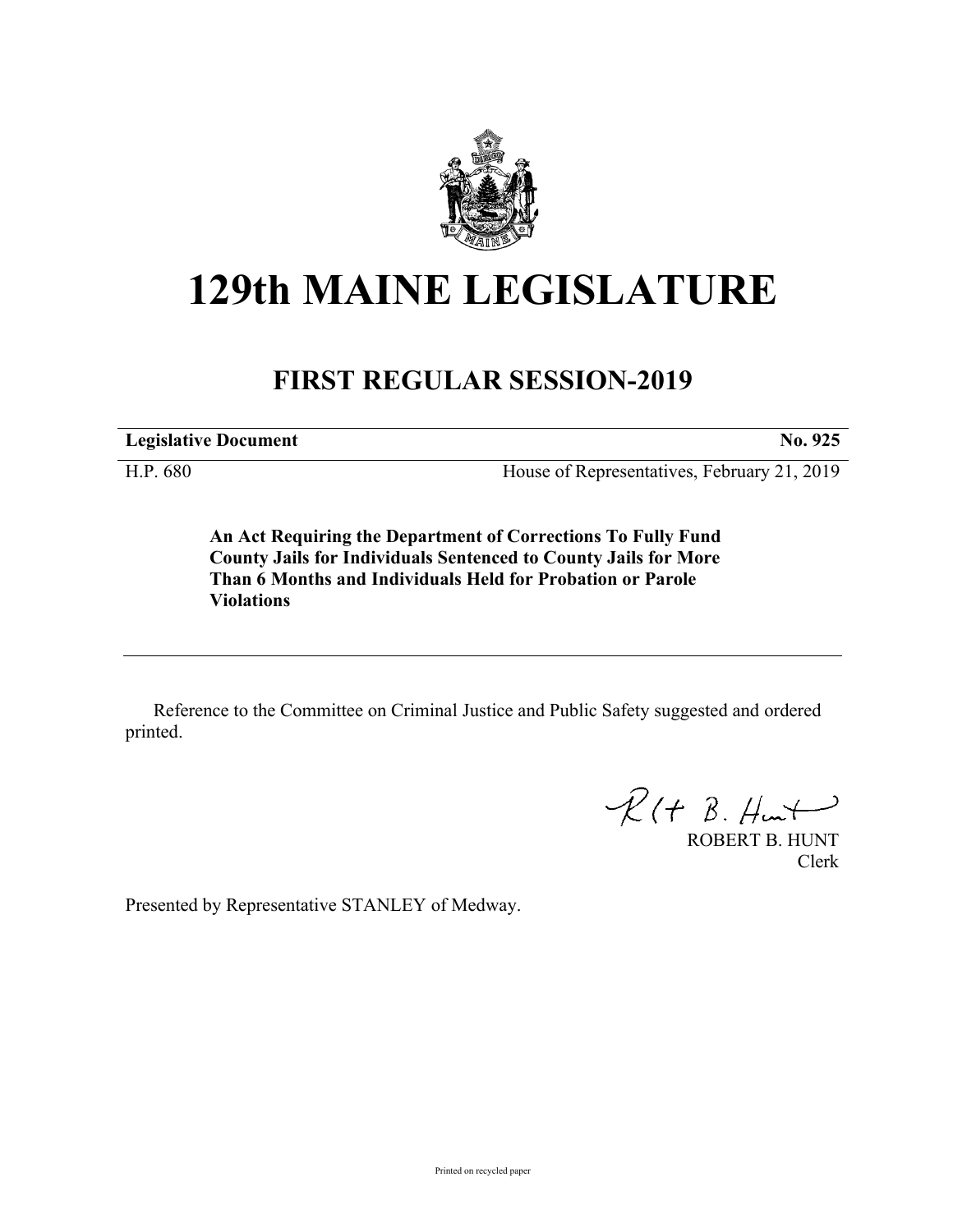## **Be it enacted by the People of the State of Maine as follows:**

 **Sec. 1. 30-A MRSA §701, sub-§2-C,** as repealed and replaced by PL 2017, c. 475, Pt. A, §50, is amended to read:

 **2-C. Tax assessment for correctional services beginning July 1, 2015.** Beginning July 1, 2015, the counties shall annually collect no less than \$62,172,371 from municipalities for the provision of correctional services in accordance with this subsection. The counties may collect an amount that is more than the base assessment limit established in this subsection, except that the additional amount each year may not exceed the base assessment limit as adjusted by the growth limitation factor established in section 706-A, subsection 3 or 4%, whichever is less. If a county collects in a year an amount that is more than the base assessment limit established for that county pursuant to this subsection, the base assessment limit in the succeeding year is the amount collected in the prior year. For the purposes of this subsection, "correctional services" includes management services, personal services, contractual services, commodity purchases, capital expenditures and all other costs, or portions thereof, necessary to maintain and operate correctional services. "Correctional services" does not include county jail debt unless there is a surplus in the account that pays for correctional services at the end of the state fiscal year. "Correctional services" also does not include services required to confine a person incarcerated for more than 6 months or for a probation or parole violation, the cost of which must be paid by the Department of Corrections.

- The assessment to municipalities within each county may not be less than the base assessment limit, which is:
- 23 A. A sum of \$4,287,340 in Androscoggin County;
- B. A sum of \$2,316,666 in Aroostook County;
- C. A sum of \$11,575,602 in Cumberland County;
- D. A sum of \$1,621,201 in Franklin County;
- E. A sum of \$1,670,136 in Hancock County;
- F. A sum of \$5,588,343 in Kennebec County;
- G. A sum of \$3,188,700 in Knox County;
- H. A sum of \$2,657,105 in Lincoln County;
- 31 I. A sum of \$1,228,757 in Oxford County;
- J. A sum of \$5,919,118 in Penobscot County;
- K. A sum of \$878,940 in Piscataquis County;
- L. A sum of \$2,657,105 in Sagadahoc County;
- M. A sum of \$5,363,665 in Somerset County;
- N. A sum of \$2,832,353 in Waldo County;
- O. A sum of \$2,000,525 in Washington County; and